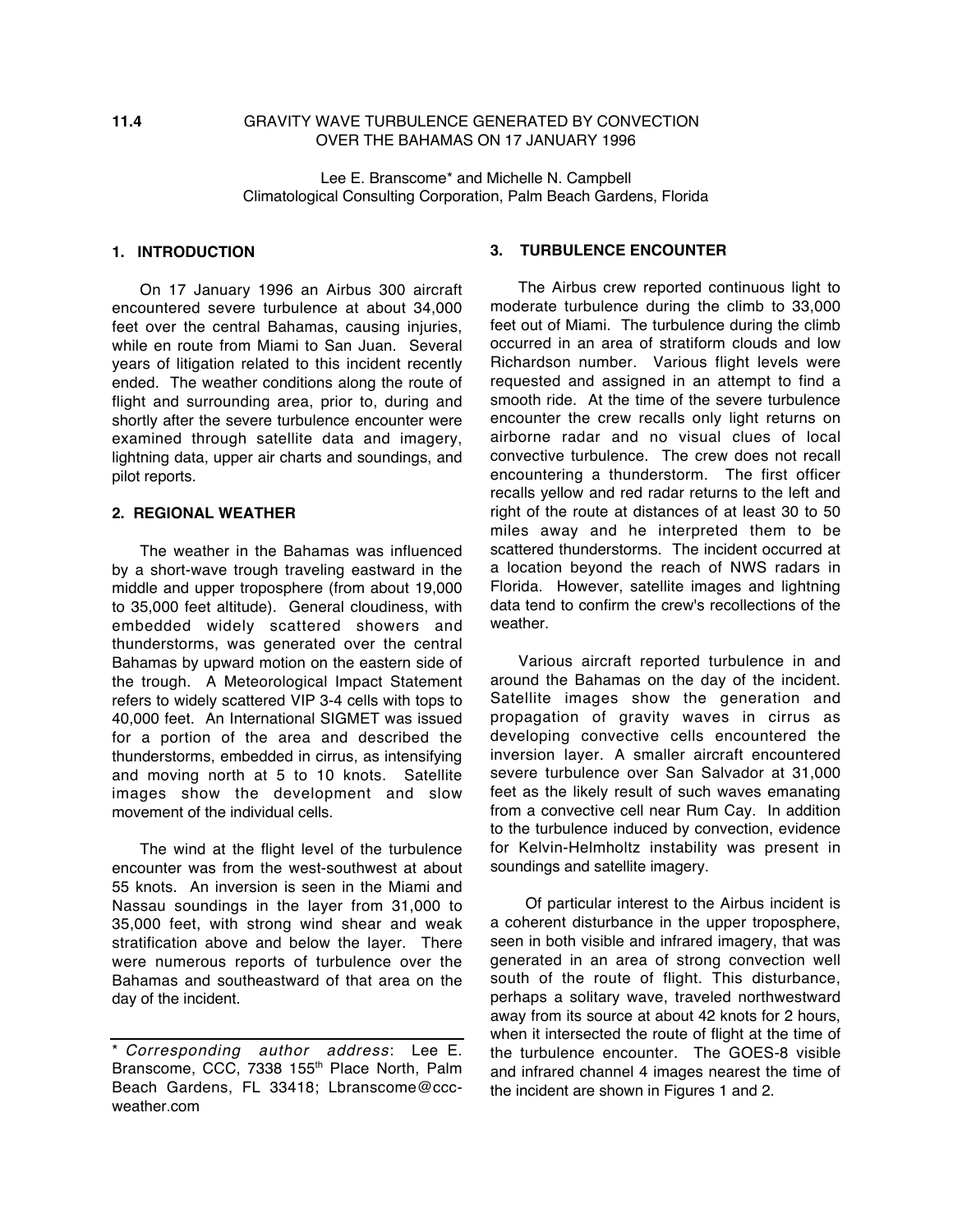

Figure 1. GOES-8 visible image, scan start time of 1930 UTC. Airway and reported location of turbulence encounter shown by line and circle, respectively.



Figure 2. As in Fig. 1, except satellite image is a color-enhanced infrared channel 4 image.